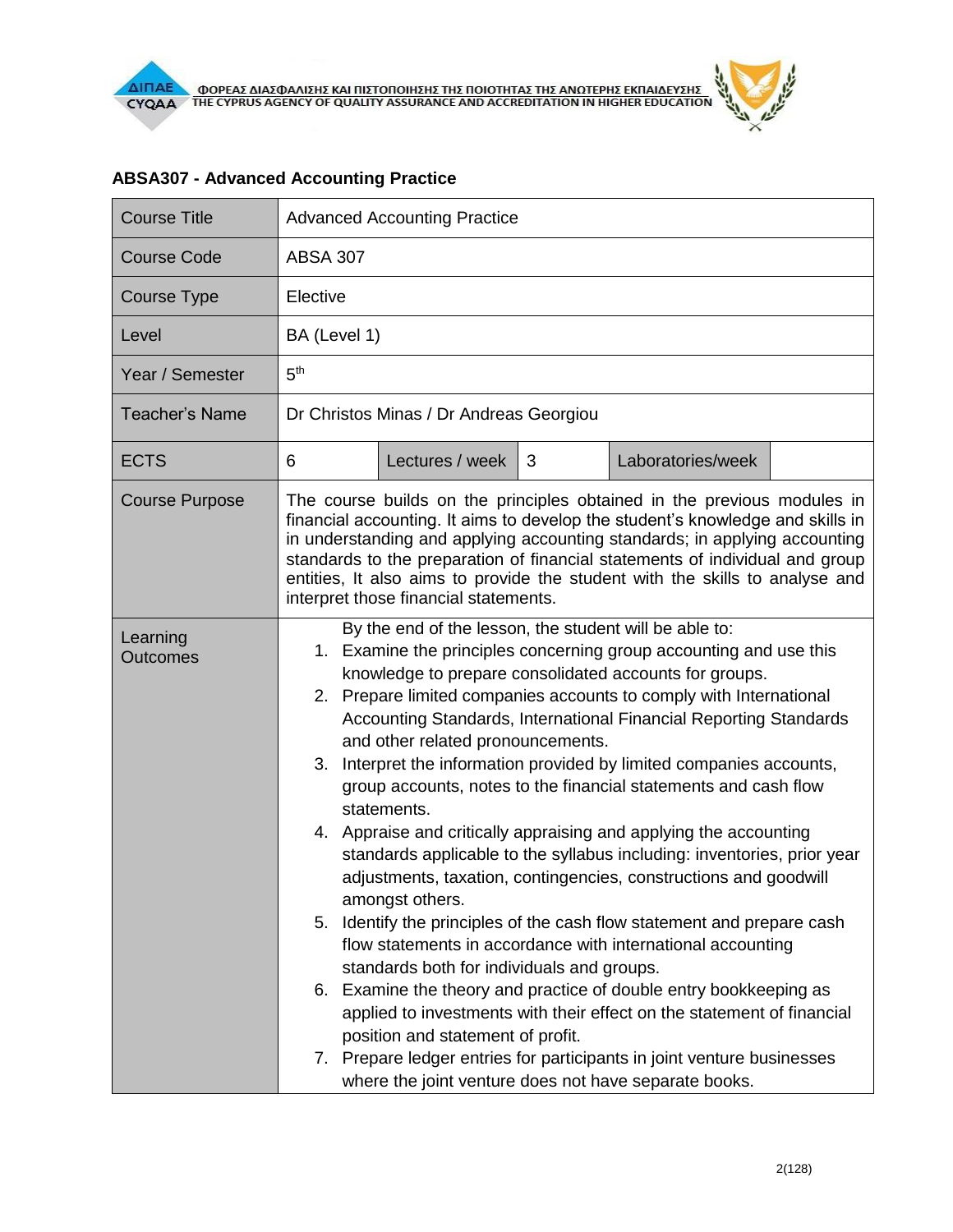

|                       | 8. Prepare the ledger and journal entries concerning the<br>implementation of a capital reduction scheme (or capital<br>reorganisation). Prepare the revised statement of financial position<br>and interpret the results.<br>9. Work in groups by participating in joint projects interpreting the<br>results of public companies and presenting their results.<br>10. Demonstrate university-level communication skills for presentations<br>and written reports.                                                                                                                                                                                                                                                                                                                                                                                                                                                                                                                                                                                                                                                                                                                                                                                                                                                                                                                                                                                                                                                      |              |                                                                                                                                   |
|-----------------------|--------------------------------------------------------------------------------------------------------------------------------------------------------------------------------------------------------------------------------------------------------------------------------------------------------------------------------------------------------------------------------------------------------------------------------------------------------------------------------------------------------------------------------------------------------------------------------------------------------------------------------------------------------------------------------------------------------------------------------------------------------------------------------------------------------------------------------------------------------------------------------------------------------------------------------------------------------------------------------------------------------------------------------------------------------------------------------------------------------------------------------------------------------------------------------------------------------------------------------------------------------------------------------------------------------------------------------------------------------------------------------------------------------------------------------------------------------------------------------------------------------------------------|--------------|-----------------------------------------------------------------------------------------------------------------------------------|
| Prerequisites         | ABSA 204.                                                                                                                                                                                                                                                                                                                                                                                                                                                                                                                                                                                                                                                                                                                                                                                                                                                                                                                                                                                                                                                                                                                                                                                                                                                                                                                                                                                                                                                                                                                | Corequisites | None.                                                                                                                             |
| <b>Course Content</b> | All aspects from previous modules in financial accounting<br>that is ABSA 101, ABSA 102 ABSA 203 and ABSA 204 are<br>carried forward to this module.<br>Advanced aspects of consolidated financial statements:<br>Prepare group statements of financial position (balance sheets)<br>and financial performance (statements of comprehensive<br>income). Examine consolidated adjustments such as inter group<br>balances, unrealised profits on inter-group transactions, fair<br>value adjustments and dividends between group companies<br>amongst others. Solving exercises on consolidated adjustments.<br>Examine the accounting treatment of associates and joint<br>ventures in consolidated financial statements.<br>Accounting standards: Identify and explain the main principles<br>concerning international accounting practice including amongst<br>others: inventories and biological assets, revenues (including<br>construction contracts), provisions, financial assets, financial<br>instruments, taxation, post balance sheet events (events after<br>the reporting period), leasing, and contingencies and apply them<br>to min-case studies. Identify and examine the principles<br>concerning international accounting standards for prior year<br>adjustments and impairment of assets and applying them to mini-<br>case study scenarios. Explain and apply: definitions, recognition<br>and measurement criteria, accounting treatment and disclosure<br>requirements on all standards covered. |              |                                                                                                                                   |
|                       |                                                                                                                                                                                                                                                                                                                                                                                                                                                                                                                                                                                                                                                                                                                                                                                                                                                                                                                                                                                                                                                                                                                                                                                                                                                                                                                                                                                                                                                                                                                          |              | Interpretation of performance: Discuss the rationale behind<br>ratio analysis. Identify and calculate performance indicators used |

 $\mu$  $\times$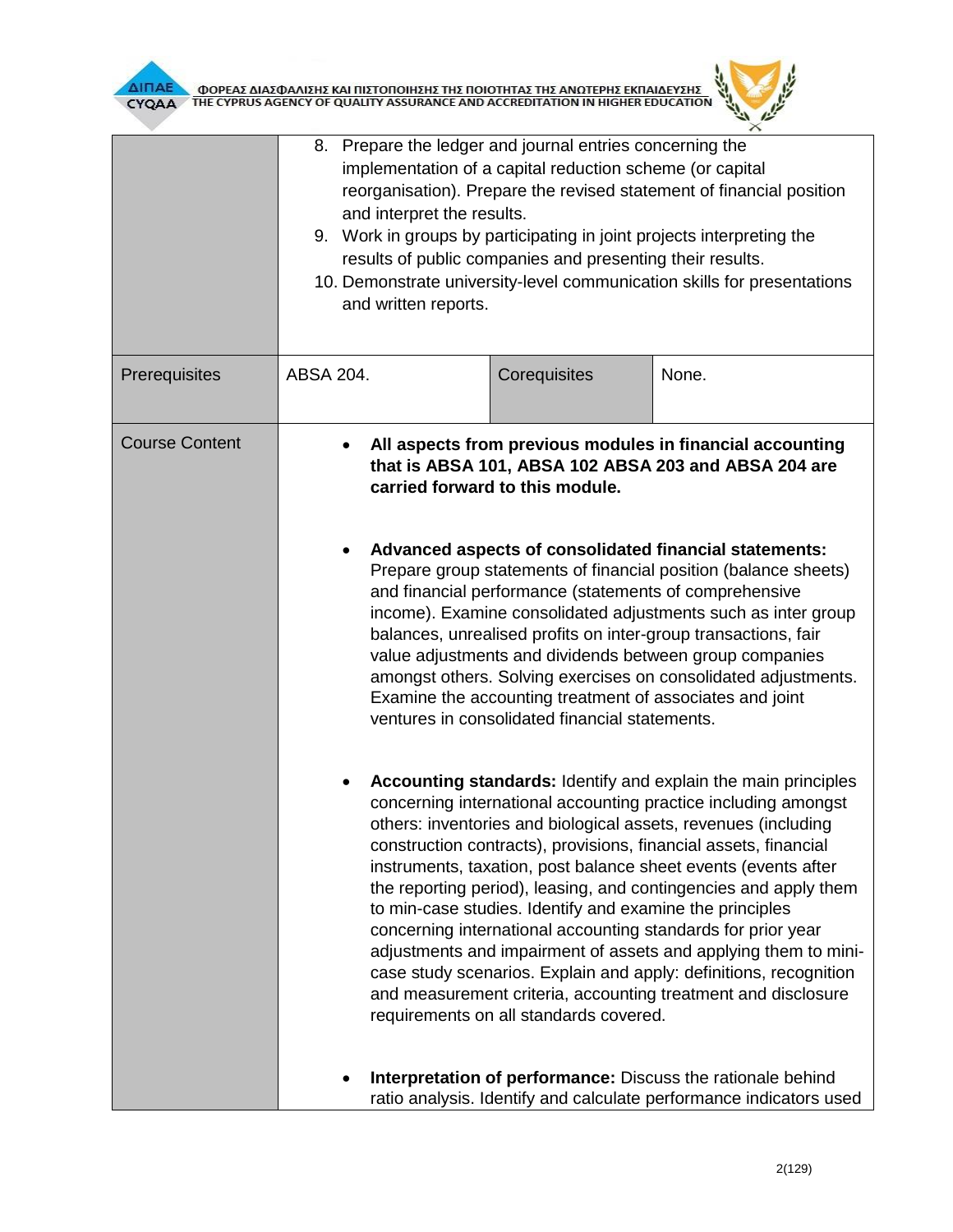in investment decisions. Interpret the financial performance and position of the firm (including public companies) from financial statements.

- **Statements of cash flow: Recognise formats in line with** international accounting practice. Preparing statements of cash flows for limited company for publication and interpret the results. Identify the principles of consolidated statements of cash flow. Recognise group cash flow formats in line with international accounting practice. Prepare statements of cash flows for limited company for publication and interpret the results. Solve problems that include adjustments to group cash flow statements such as non-controlling interests and associates. Discuss the effects of acquisitions or disposals on the group cash flow statement. Prepare group cash flow statements given final accounts and notes and interpret the results.
- **Limited company financial statements for publication:** Recognise formats in line with the relevant legislation and accounting standards. Prepare final accounts for limited company accounts for publication that includes applications of accounting standards. Explain the regulatory requirements of preparing published accounts including those in the companies' acts and in international accounting standards. Prepare final accounts for companies with adjustments to the accounts for publication. Preparing final accounts for limited company accounts for publication that includes applications of accounting standards. All standards covered previously in ABSA 203 and ABSA 204 as well as in ABSA 307 could be applied in a limited company accounts question. These include amongst others standards in: tangible assets, intangible assets, inventories, provisions, contingencies, leases and impairment of assets. Interpret the financial performance and financial position of a published limited company based on its financial statements. Discuss the limitation of financial statements.
- **Associates and joint ventures:** Discuss the theory and practice of double entry bookkeeping as applied to joint venture businesses and associates and recognise their accounting treatment in the group accounts. Apply the accounting treatment of associates and joint ventures to case study scenarios. Discuss the legislation and the relevant accounting standards concerning joint ventures. Prepare ledger entries for participants in joint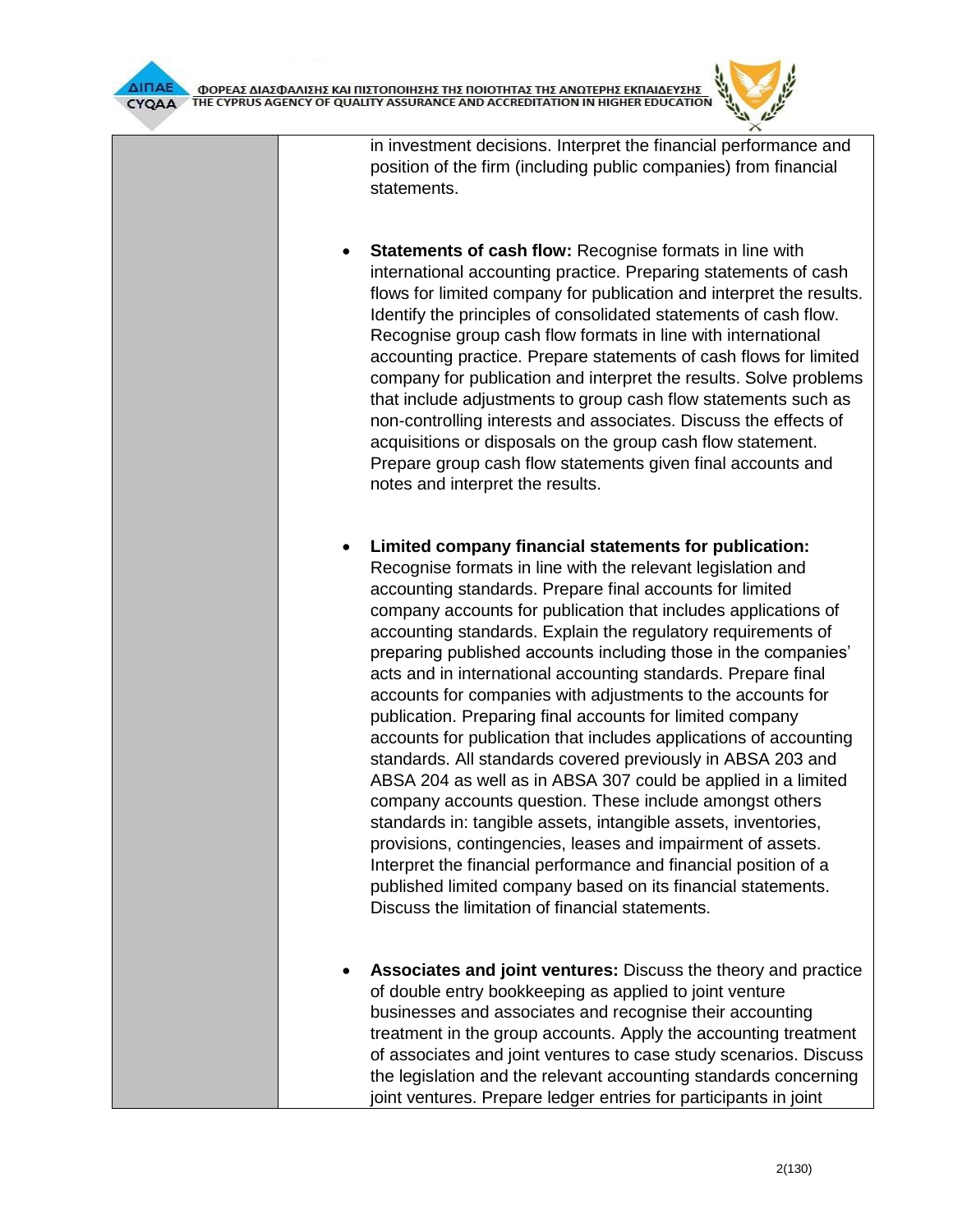

|                         | venture businesses where the joint venture does not have<br>separate books.                                                                                                                                                                                                                                                                                                                                                                                      |  |  |
|-------------------------|------------------------------------------------------------------------------------------------------------------------------------------------------------------------------------------------------------------------------------------------------------------------------------------------------------------------------------------------------------------------------------------------------------------------------------------------------------------|--|--|
|                         | Accounting for Investments: Discuss the theory and practice of<br>double entry bookkeeping as applied to investments with their<br>effect on the statement of financial position. Prepare the relevant<br>ledger entries and journals concerned with investment in<br>securities and the returns on these investments (e.g. dividends,<br>interest). Prepare extracts concerning investments for the<br>statement of profit and statement of financial position. |  |  |
|                         | Accounting for reorganisation schemes: Examine the<br>legislation and accounting practice concerning capital<br>reorganisation schemes. Prepare the ledger and journal entries<br>concerning the implementation of a capital reduction scheme (or<br>capital reorganisation). Prepare the revised statement of financial<br>position and interpret the results.                                                                                                  |  |  |
| Teaching<br>Methodology | The taught part of course is delivered to the students by means of lectures,<br>conducted with the help of computer presentations. Lecture notes and<br>presentations are available through the web for students to use in<br>combination with the textbooks.                                                                                                                                                                                                    |  |  |
|                         | Lectures are supplemented with class exercises carried out in class and via<br>homework. Class exercises for homework are submitted on the e-learning<br>platform for students to attempt and the solutions are posting on the<br>platform at a later date (around one week).                                                                                                                                                                                    |  |  |
| Bibliography            | Textbooks:                                                                                                                                                                                                                                                                                                                                                                                                                                                       |  |  |
|                         | Kaplan Publishing, ACCA Financial Reporting (FR) Study Text, Latest<br>Edition, Kaplan Publishing.                                                                                                                                                                                                                                                                                                                                                               |  |  |
|                         | References:                                                                                                                                                                                                                                                                                                                                                                                                                                                      |  |  |
|                         | Kaplan Publishing, ACCA Strategic Business Reporting (International and<br>UK), Latest Edition, Kaplan Publishing.                                                                                                                                                                                                                                                                                                                                               |  |  |
|                         | BPP, AIA Professional Level 2 - Paper 13: Financial Accounting 3, 2 <sup>nd</sup><br>Edition (or latest), BPP Learning Materials, 2019.                                                                                                                                                                                                                                                                                                                          |  |  |
|                         | Andreas Georgiou (2018), The Cyprus Tourism Sector and its Investment<br>Environment, Science Prospects, Issue 9 (108), 2018, pp. 202-208.                                                                                                                                                                                                                                                                                                                       |  |  |
|                         | Georgiou, A and P. Kontakos (2018), Investment Incentives and Attracting<br>Foreign Direct Investments (FDI) – Evidence From Cyprus, Science and<br>Business: Development Ways, Issue No. 3 (81), 2018, pp. 157-161.                                                                                                                                                                                                                                             |  |  |

 $\lambda$  $\mathbb{R}^2$